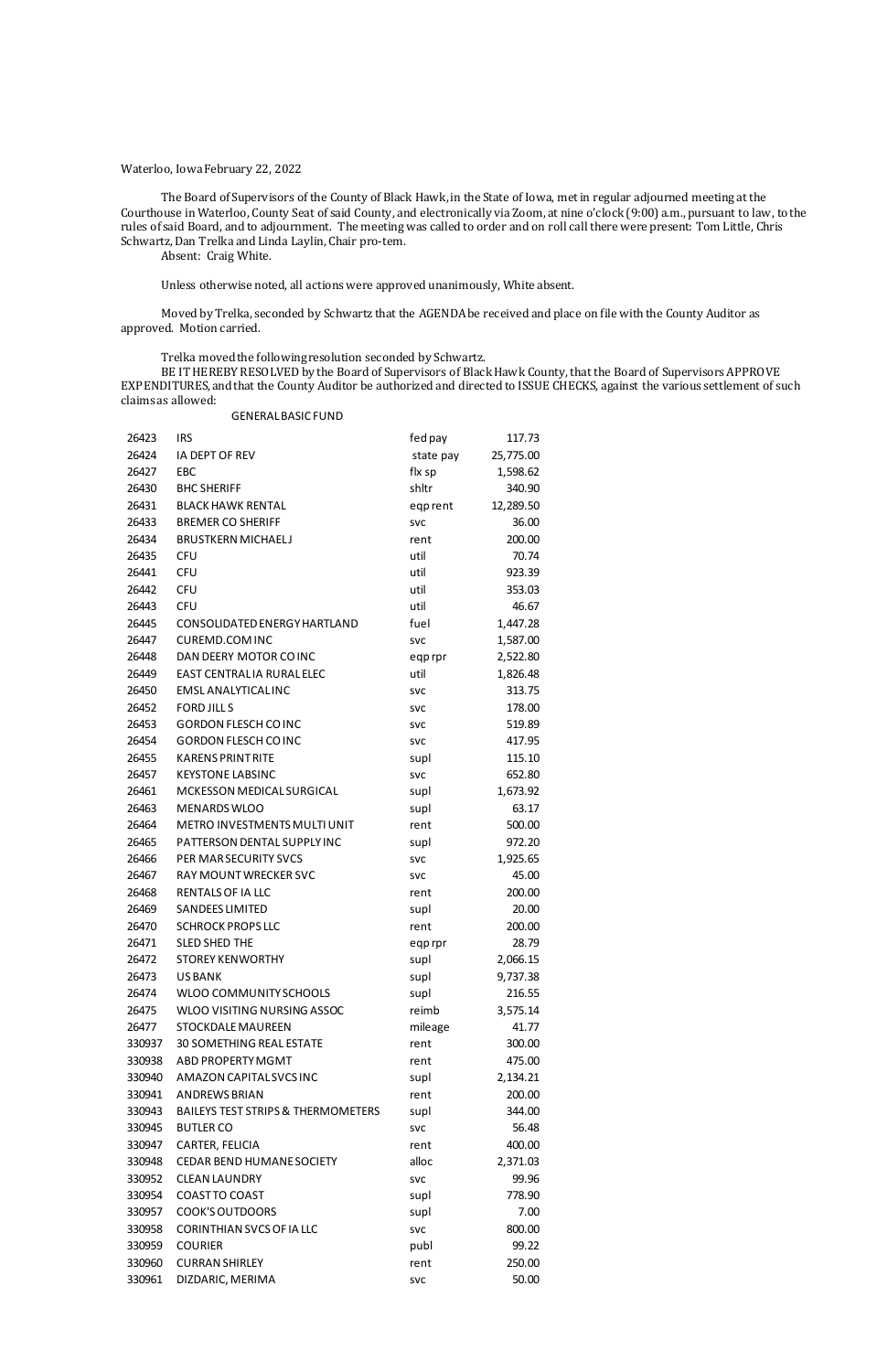| 330963 | <b>DUBUQUECO</b>                  | <b>SVC</b> | 63.00                |
|--------|-----------------------------------|------------|----------------------|
| 330965 | <b>EASTGATE MHC LLC</b>           | rent       | 200.00               |
| 330966 | <b>EMBARC</b>                     | <b>SVC</b> | 199.20               |
| 330968 | <b>EVANSDALE WATER WORKS</b>      | util       | 96.93                |
| 330969 | <b>FEDEX</b>                      | <b>SVC</b> | 87.90                |
| 330970 | <b>GALLS LLC</b>                  | unif       | 228.95               |
| 330972 | IA DEPT OF INSPECTIONS & APPEALS  | lics       | 15.00                |
| 330973 | IA LAW ENFORCEMENT ACADEMY        | training   | 625.00               |
| 330974 | IA STATE ASSOC OF COUNTIES        | edu        | 190.00               |
| 330975 | <b>JAN PROPS LLC</b>              | rent       | 275.00               |
| 330978 | LINN CO                           | <b>SVC</b> | 2,083.33             |
| 330979 | LOCKE FUNERAL HOME INC            | <b>SVC</b> | 1,000.00             |
| 330982 | <b>MEDIACOM</b>                   | util       | 139.97               |
| 330983 | <b>MEDIACOM</b>                   | util       | 199.95               |
| 330984 | MESSINGHAM SNOW PLOWING,          | <b>SVC</b> | 2,175.00             |
| 330986 | MID AMERICAN ENERGY               | util       | 26.04                |
| 330989 | MID AMERICAN ENERGY               | util       | 14.93                |
| 330993 | MID AMERICAN ENERGY               | util       | 577.01               |
| 330994 | MID AMERICAN ENERGY               | util       | 1,866.20             |
| 330995 | MUTUAL WHEEL CO                   | <b>SVC</b> | 163.90               |
| 330996 | MYSZKA, ERIC                      | rent       | 250.00               |
| 330998 | NATIONAL ENVIRONMENTAL HEALTH     | fee        | 130.00               |
| 330999 | NOAH DETENTION CONSTRUCTION LLC   | eqp        | 2,340.00             |
| 331000 | ORTMAN, HOLLY                     | <b>SVC</b> | 308.00               |
| 331001 | <b>OUTDOOR &amp; MORE</b>         | supl       | 51.70                |
| 331002 | <b>PENGADINC</b>                  | supl       | 28.97                |
| 331004 | PROFESSIONAL OF FICE SVCS         | supl       | 250.41               |
| 331006 | SAINI, YASHPAL                    | rent       | 300.00               |
| 331007 | SANDERS FUNERAL SVC               | <b>SVC</b> | 1,000.00             |
| 331010 | STEVA REAL ESTATE INVESTMENTS LLC | rent       | 275.00               |
| 331011 | <b>STEW HANSEN DODGE</b>          | vehcl      | 117,468.00           |
| 331012 | SUMMIT FOOD SVC, LLC              | food       | 10,990.58            |
| 331013 | T.A. REPORTING                    | <b>SVC</b> | 90.30                |
| 331014 | <b>TITAN MACHINERY INC</b>        | eqprpr     | 220.00               |
| 331015 | TRUITT, KARRIE                    | <b>SVC</b> | 57.00                |
| 331016 | <b>US CELLULAR</b>                | util       | 2,146.45             |
| 331018 | <b>US CREMATION SOCIETY</b>       | <b>SVC</b> | 2,000.00             |
| 331020 | <b>WLOO CITY OF</b>               | <b>SVC</b> | 5,000.00             |
| 331021 | <b>WLOO CITY OF</b>               | <b>SVC</b> | 1,009.52             |
| 331023 | <b>WLOO WATER WORKS</b>           | util       | 251.77               |
| 331024 | <b>WAVERLY TIRE CO</b>            | eqprpr     | 177.00               |
| 331026 | WINNEBAGO CO SHERIFF              | <b>SVC</b> | 400.00               |
| 331027 | <b>WINNESHIEK CO SHERIFF</b>      | <b>SVC</b> | 35.00                |
| 331029 | <b>MJM INVESTMENTS</b>            | rent       | 250.00               |
|        | GENERALSUPPLEMENTALFUND           |            |                      |
| 26424  | IA DEPT OF REV                    |            | 244.00               |
| 330953 | <b>CLERK OF DISTRICT COURT</b>    | state pay  |                      |
| 331008 | SAYER LAW GROUP PC                | restit     | 2,050.69<br>1,208.23 |
|        |                                   | <b>SVC</b> |                      |
|        | CO SVCS FUND                      |            |                      |

| 26424  | <b>IA DEPT OF REV</b>       | state pay | 118.00   |
|--------|-----------------------------|-----------|----------|
|        | RURAL BASIC FUND            |           |          |
| 26424  | IA DEPT OF REV              | state pay | 1,686.00 |
| 331021 | WLOO CITY OF                | oth pay   | 6,456.68 |
|        | SECONDARY ROADS FUND        |           |          |
| 26424  | IA DEPT OF REV              | state pay | 3,645.00 |
| 26429  | <b>ANTON SALES</b>          | supl      | 16.18    |
| 26437  | <b>CFU</b>                  | util      | 82.11    |
| 26438  | <b>CFU</b>                  | util      | 5.25     |
| 26439  | <b>CFU</b>                  | util      | 8.50     |
| 26440  | <b>CFU</b>                  | util      | 8.50     |
| 26444  | CEDAR VALLEY AUTO GLASS INC | eqprpr    | 275.00   |
| 26449  | EAST CENTRALIA RURAL ELEC   | util      | 23.75    |
| 26458  | <b>KWIKTRIP INC</b>         | fuel      | 857.82   |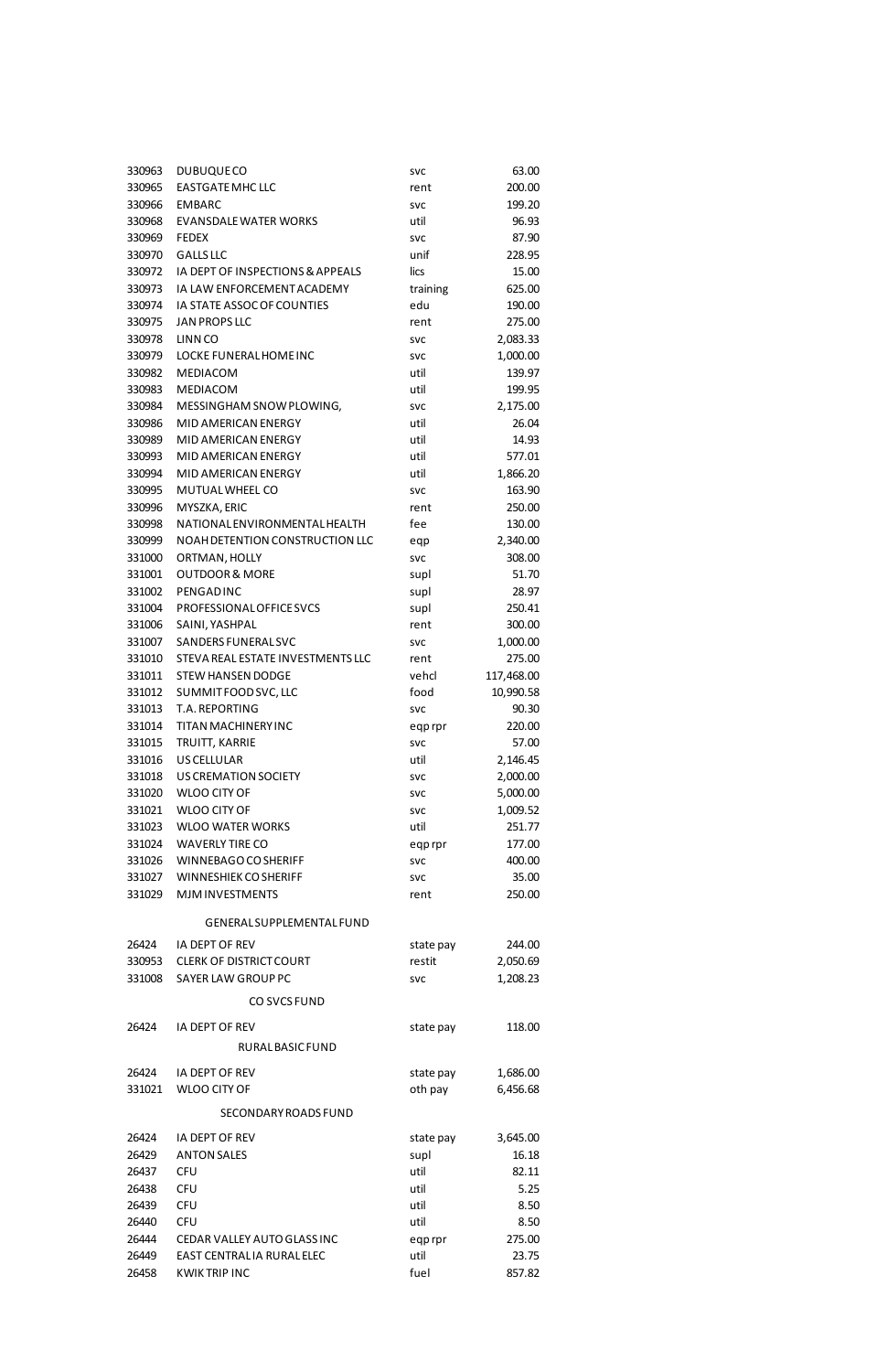| 26459  | LEWIS, JAMES D                        | unif       | 120.00    |
|--------|---------------------------------------|------------|-----------|
| 26473  | <b>USBANK</b>                         | supl       | 1,912.80  |
| 330939 | AIRGAS NORTH CENTRAL                  | eqprent    | 121.97    |
| 330940 | AMAZON CAPITAL SVCS INC               | supl       | 114.87    |
| 330951 | <b>CENTURYLINK</b>                    | util       | 76.07     |
| 330956 | <b>COMPASS MINERALS AMERICA</b>       | supl       | 51,667.46 |
| 330962 | DONS TRUCK SALES INC                  | supl       | 629.51    |
| 330967 | <b>EVANSDALE CITY OF</b>              | supl       | 684.00    |
| 330971 | <b>HIWAY TRUCK EQUIP INC</b>          | supl       | 1,494.57  |
| 330976 | JIM SCHROEDER CONSTRUCTION INC        | <b>SVC</b> | 1,906.29  |
| 330985 | MID AMERICAN ENERGY                   | util       | 4,500.69  |
| 330990 | MID AMERICAN ENERGY                   | util       | 703.33    |
| 330991 | MID AMERICAN ENERGY                   | util       | 28.09     |
| 330992 | MID AMERICAN ENERGY                   | util       | 69.95     |
| 330997 | <b>NAPA AUTO PARTS</b>                | supl       | 199.53    |
| 331003 | PHELPS UNIFORM SPECIALIST             | <b>SVC</b> | 55.75     |
| 331019 | <b>VERIZON CONNECT NWF INC</b>        | util       | 689.79    |
|        | RECORDER'S RECORD MGT FUND            |            |           |
| 26473  | <b>US BANK</b>                        | cert       | 30.00     |
|        | <b>JAILCOMMISSARYFUND</b>             |            |           |
| 26424  | IA DEPT OF REV                        | state pay  | 98.00     |
| 26432  | <b>BOB BARKER COINC</b>               | supl       | 101.58    |
| 26456  | <b>KEEFE SUPPLY CO</b>                | food       | 2,831.46  |
| 26460  | <b>MCKEE FOODS</b>                    | food       | 177.30    |
| 26473  | <b>USBANK</b>                         | supl       | 1,757.10  |
| 330946 | CAMENZIND MASONRY LLC                 | svc        | 4,700.00  |
| 331028 | <b>WT.COXINFORMATION SVCS</b>         | supl       | 1,729.11  |
|        | <b>CONSERVATION TRUST</b>             |            |           |
| 26462  | <b>MENARDS CF</b>                     | supl       | 225.60    |
| 26471  | <b>SLED SHED THE</b>                  | supl       | 36.66     |
| 26473  | <b>US BANK</b>                        | supl       | 276.46    |
| 330942 | <b>AQUATICS &amp; EXOTICS OF WLOO</b> | supl       | 34.98     |
|        | <b>ARP FUND</b>                       |            |           |
|        |                                       |            |           |
| 330966 | <b>EMBARC</b>                         | <b>SVC</b> | 164.20    |
|        |                                       |            |           |
|        | RURAL WATER FUND                      |            |           |
| 331022 | <b>WLOO WATER WORKS</b>               | util       | 131.91    |
|        | <b>INS TRUST FUND</b>                 |            |           |
|        |                                       |            |           |

| 26425 | NAVITUS HEALTH SOLUTIONS | ins. | 16,121.88  |
|-------|--------------------------|------|------------|
| 26426 | NAVITUS HEALTH SOLUTIONS | ins  | 2.524.50   |
| 26428 | PREFERRED ONE INSCO      | ins  | 101.142.85 |

## SELF-INSUR/LIAB,PROP ETC FUND

| 330977 | JOHNS AUTO BODY                 | eqprpr     | 871.65   |
|--------|---------------------------------|------------|----------|
|        | SOLID WASTE ADMIN FUND          |            |          |
| 26424  | IA DEPT OF REV                  | state pay  | 213.00   |
|        | <b>E911 SVCCOMMISSION FUND</b>  |            |          |
| 26436  | <b>CFU</b>                      | util       | 1,200.00 |
| 26446  | <b>CTS LANGUAGELINK</b>         | <b>SVC</b> | 15.85    |
| 26451  | FARMERS MUTUAL TELEPHONE CO     | util       | 120.76   |
| 330949 | <b>CENTURYLINK</b>              | util       | 73.69    |
| 330955 | COLOFF MEDIA LLC                | util       | 2,086.00 |
| 330964 | <b>DUNKERTON TELEPHONE COOP</b> | util       | 611.12   |
| 330980 | LPC CONNECT                     | util       | 328.94   |
| 330987 | MID AMERICAN ENERGY             | util       | 199.88   |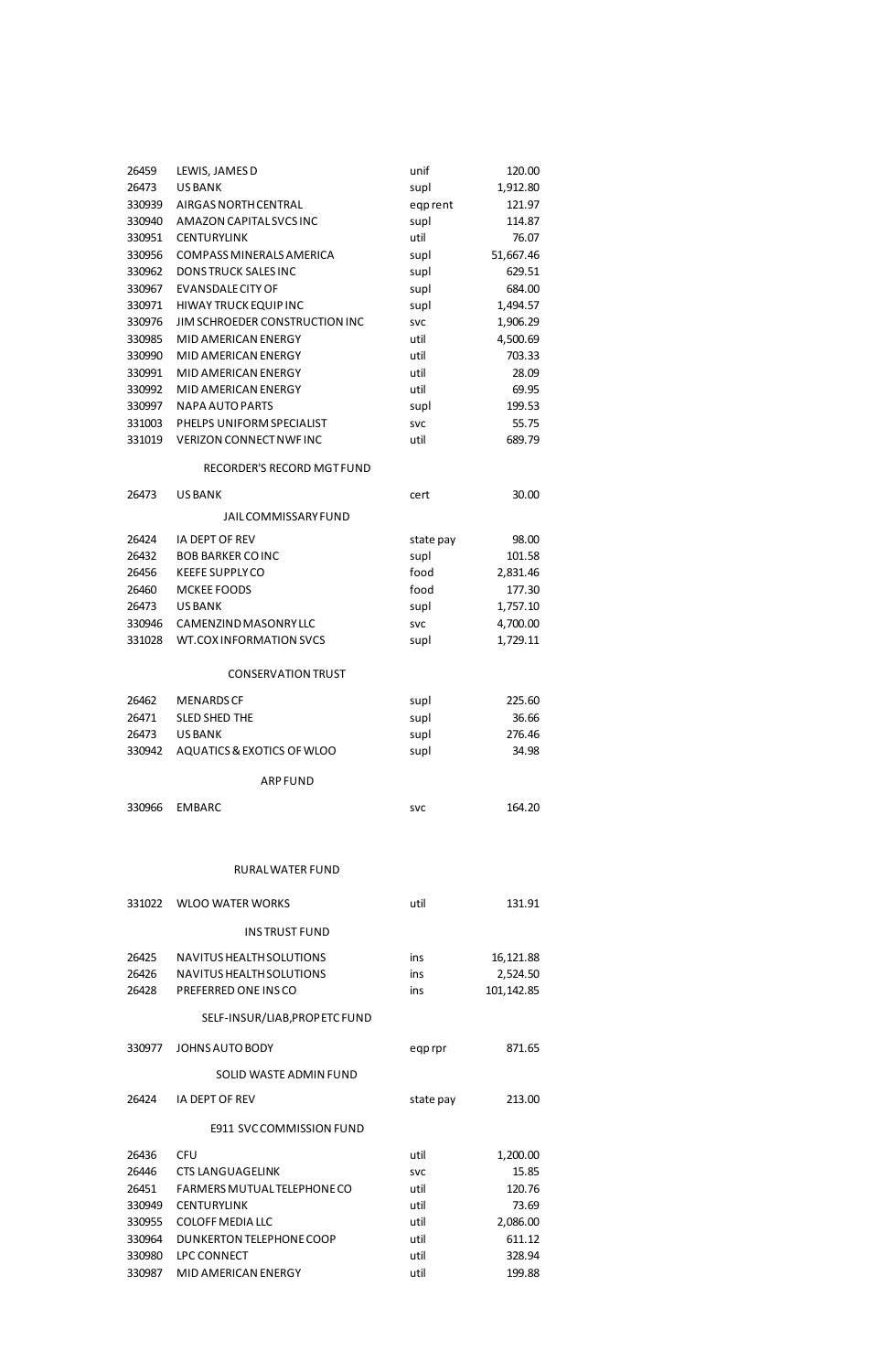| 330988 | MID AMERICAN ENERGY               | util       | 269.71    |
|--------|-----------------------------------|------------|-----------|
| 331017 | US CELLULAR                       | util       | 2,919.97  |
| 331025 | WINDSTREAM IA COMM                | util       | 154.07    |
|        |                                   |            |           |
|        | <b>EMERGENCY MGMT FUND</b>        |            |           |
| 26424  | <b>IA DEPT OF REV</b>             | state pay  | 125.00    |
| 330944 | BERGANKDV TECHNOLOGY & CONSULTING | <b>SVC</b> | 8.00      |
|        | <b>CONS COMM FUND</b>             |            |           |
| 26424  | <b>IA DEPT OF REV</b>             | state pay  | 2,247.00  |
| 26473  | <b>US BANK</b>                    | <b>SVC</b> | 1,076.43  |
| 330950 | <b>CENTURYLINK</b>                | util       | 58.56     |
| 330959 | <b>COURIER</b>                    | publ       | 24.15     |
| 331005 | <b>QUILL CORP</b>                 | supl       | 2.91      |
| 331009 | <b>STAPLES CREDIT PLAN</b>        | supl       | 31.52     |
|        | CO ASSESSOR FUND                  |            |           |
| 26424  | <b>IA DEPT OF REV</b>             | state pay  | 1,056.00  |
| 26476  | WELLMARK                          | ins        | 19,271.19 |
| 330959 | <b>COURIER</b>                    | publ       | 217.80    |
| 330981 | <b>MARCO INC</b>                  | supl       | 185.23    |
| 331021 | <b>WLOO CITY OF</b>               | fuel       | 390.01    |

AYES: Laylin, Little, Schwartz, Trelka. NAYS: None. ABSENT: White. Resolution adopted.

- A. TO APPROVE, RECEIVE, PLACE ON FILE WITH THE COUNTY AUDITOR
	- 1. The Board of Supervisors APPROVE INTERGOVERNMENTAL JOURNAL ENTRIES, and that the County Auditor be authorized and directed to TRANSFER monies within the various funds as submitted. (None)
	- 2. The PAYROLL ADJUSTMENTS submitted by the various departments and the County Auditor be authorized and direct to adjust his records accordingly.

RECEIVE PROJECT UPDATES FROM DEPARTMENT HEADS/ELECTED OFFICIALS. County Engineer Cathy Nicholas said snow control trucks are sanding paved roads. Nicholas wants to set up a public meeting in late March at the Dunkerton Public Library to discuss possibly removing the East Bennington Road Bridge, which has been closed since it was damaged by a contractor's truck in 2018. Sheriff Tony Thompson said he was concerned about detention officers and other Sheriff's Office staff being omitted from a \$1,000 retention bonus the state of Iowa is planning for law enforcement officers who worked through the COVID-19 pandemic. Only 68 of the 140 Sheriff's Office staff are eligible for the bonus. Thompson asked the board to consider using American Rescue Plan (ARP) funds to purchase certain vehicles. Thompson also asked the board to consider renovating space in the jail to add capacity. The jail is full currently, and inmates are being housed in other county jails. Thompson said construction prices are increasing, and he encouraged the board to move ahead with the renovation with ARP dollars even if funding isn't yet identified for future staffing.

Moved by Trelka, seconded by Schwartz that the MINUTES of the Board Meeting held February 15, 2022 be and are hereby approved as submitted. Motion carried.

## **CONSENT AGENDA**

Trelka moved the following RESOLUTION seconded by Schwartz.

|                                                 |         | <b>EFFECTIVE</b> |                  |
|-------------------------------------------------|---------|------------------|------------------|
| <b>DEPT, NAME, TITLE</b>                        | TO      | <b>DATE</b>      | <b>ACTION</b>    |
| <b>BOARD OF SUPERVISORS, Craig White, Chair</b> |         |                  |                  |
| Zwanziger, Kayla                                | 23.46   | 2/6/2022         | Leave of absence |
| <b>SHERIFF, Tony Thompson</b>                   |         |                  |                  |
| Daleske, Christa E.                             | \$28.00 | 2/6/2022         | Increment Raise  |
| Dodd, Blake, W.                                 | \$35.21 | 2/6/2022         | Increment Raise  |
| Haley, Steven M.                                | \$39.28 | 2/6/2022         | Increment Raise  |
| Holbach, Zachary R.                             | \$33.89 | 2/6/2022         | Increment Raise  |
| Nai, Anthony T.                                 | \$35.21 | 2/6/2022         | Increment Raise  |
| Sampson, Dillon J.                              | \$21.52 | 2/7/2022         | New Hire         |
| <b>COUNTY ATTORNEY, Brian Williams</b>          |         |                  |                  |
| Hudson, Michael S.A.                            | \$51.55 | 2/6/2022         | Step Increase    |
| <b>CONSOLIDATED COMMUNICATIONS, Judy Flores</b> |         |                  |                  |
| Carney, Kendra R.                               | \$22.34 | 2/6/2022         | Step Increase    |
| Hansen, Kyle T.                                 | \$22.34 | 2/6/2022         | Step Increase    |

- 3. The CERTIFICATE OF INSURANCE for Code Publishing, LLC, Harris Camden Terminal Equipment Inc., Hawkeye Alarm & Signal Co., Johnson Plumbing & Heating Co.
- 4. The Sheriff's MONTHLY REPORT of fees as of January 31, 2022.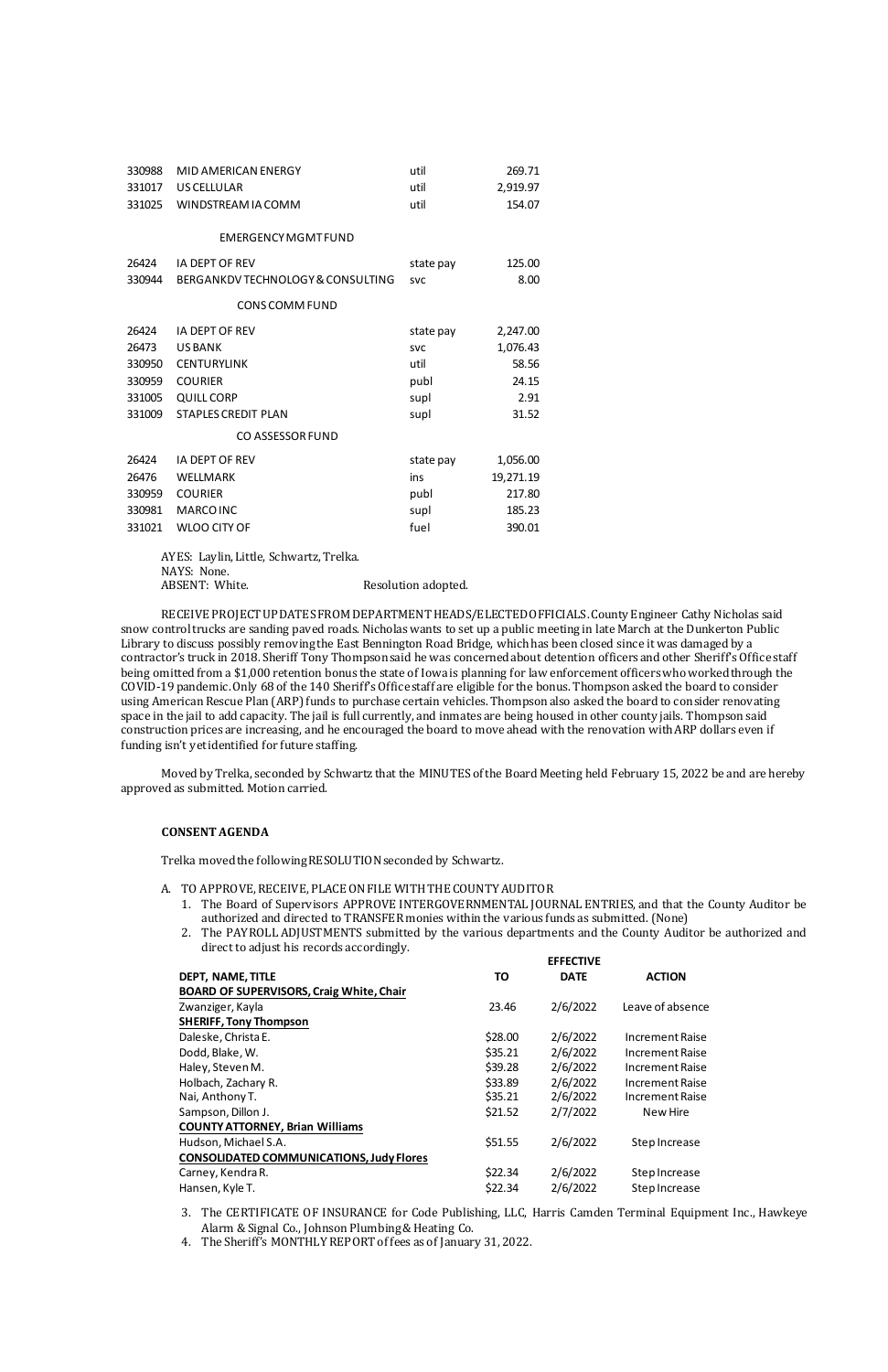5. The MANURE MANAGEMENT PLAN (MMP) Ownership Change submitted by Wes Thoma d/b/a Denney's ID #68951 located in Spring Creek Township, Section Seven (7), in Black Hawk County pursuant to 567 Iowa Administrative Code §455B.

AYES: Laylin, Little, Schwartz, Trelka. NAYS: None. ABSENT: White. Resolution adopted.

## **CONSENT AGENDA ENDS**

Trelka moved the following resolution seconded by Schwartz.

AYES: Laylin, Little, Schwartz, Trelka. NAYS: None. ABSENT: White. Resolution adopted.

BE IT HEREBY RESOLVED that the AGREEMENT received from Clapsaddle-Garber and Associates, Inc., Cedar Falls, Iowa for monument preservation and on-call surveying Services for calendar year 2022 at various locations in Black Hawk County with a bid of \$10,100.00 for monument preservation and surveying services at varying hourly rates and mileage detailed in the agreement be approved and for the chair to sign as recommended by Catherine Nicholas, County Engineer.

AYES: Laylin, Little, Schwartz, Trelka. NAYS: None. ABSENT: White. Resolution adopted.

Trelka moved the following resolution seconded by Schwartz.

AYES: Laylin, Little, Schwartz, Trelka. NAYS: None. ABSENT: White. Resolution adopted.

BE IT HEREBY RESOLVED that the TAX SALE CERTIFICATE ASSIGNMENT for property at 1320 David Street, Waterloo, Iowa (Parcel #8913-14-402-025; Certificate #2019000826), pursuant to §446.31 of the Code of Iowa and agrees to pay delinquent taxes of \$4,797.54 along with the \$10.00 assignment fee be approved and said Certificate of Purchase of Tax Sale be assigned to 3 Stooges, LLC as recommended by Rita Schmidt, County Treasurer. Schmidt said the buyer will pay the full delinquent taxes and plans to refurbish the dilapidated building.

AYES: Laylin, Little, Schwartz, Trelka. NAYS: None. ABSENT: White. Resolution adopted.

AYES: Laylin, Little, Schwartz, Trelka. NAYS: None. ABSENT: White. Resolution adopted.

Trelka moved the following resolution seconded by Schwartz.

BE IT HEREBY RESOLVED that the TAX SALE CERTIFICATE ASSIGNMENT for vacant lot located in Waterloo, Iowa (Parcel #8912-30-309-006; Certificate #PB-2100980), pursuant to §446.31 of the Code of Iowa and agrees to pay delinquent taxes of \$749.00 along with the \$10.00 assignment fee be approved and said Certificate of Purchase of Tax Sale be assigned to 112 Randolph LLC as recommended by Rita Schmidt, County Treasurer.

Trelka moved the following resolution seconded by Schwartz.

BE IT HEREBY RESOLVED that the TAX SALE CERTIFICATE ASSIGNMENT for 2 vacant lots located in Waterloo, Iowa (Parcels #8912-19-351-014 Certificate #2018000681 and #8913-24-408-006 Certificate #2019000855) and property located at 411 Bratnober Street, Waterloo, Iowa (Parcel #8913-23-252-009 Certificate #2019000834) pursuant to §446.31 of the Code of Iowa and agrees to pay delinquent tax of \$7,059.74 along with the \$30.00 assignment fees be approved and said Certificate of Purchase of Tax Sale be assigned to Situs Cultivation, LLC as recommended by Rita Schmidt, County Treasurer.

Trelka moved the following resolution seconded by Schwartz.

BE IT HEREBY RESOLVED that the REQUEST FOR PUCHASE OF CAPITAL EQUIPMENT with ARP funds submitted by Al Yu, Information Technology Director: \$5,360.00 to purchase 8 Canon DR-S150 document scanners from CDW.

Moved by Trelka, seconded by Schwartz to approve the PERSONNEL REQUISITION for a Security Administrator position (full-time) effective February 22, 2022 as recommended by Al Yu, Information Technology Director. Yu said the security administrator replaces a vacant network technician position. Yu said the county needs the position to monitor network security

and look for possible breaches. Motion carried.

Moved by Trelka, seconded by Schwartz to approve the TRAVEL REQUEST submitted by Amanda Fesenmeyer, Human Resources Director, and direct the Chair to sign: \$1,058.74 for Chari Gallmeyer and Anna Knapp to attend the Iowa Employment Spring Conference Meeting in Altoona, IA scheduled for April 6-7, 2022. Motion carried.

At nine-twenty-two o'clock (9:22) a.m., a public hearing was held as provided by law in the Board Room 201 of the Black Hawk County Courthouse, Waterloo, Iowa, at which time all interested persons could appear to file objections on the proposed Black Hawk County Budget for FY 2022-2023.

Finance Director James Perry said key budget changes include the state taking over funding and eliminating the county levy for mental health services and a 24.7% drop in the county's debt service tax collection. Other highlights included a negotiated wage increase for Unit 5 employees to combat a shortage in applicants for Sheriff's Office positions; a 6.44% increase in assessed value and 3.33% increase in taxable valuation countywide; and the use of American Rescue Plan funds for large capital projects without having to tax for them locally. The budget adds three positions: a safety coordinator, GIS coordinator, and part-time county attorney. The countywide urban tax rate will decrease to \$5.63335/\$1,000. The rural-only tax rate will increase to \$3.53233/\$1,000. The combined tax rate will fall to \$9.16568/\$1,000. Perry said the rural fund increase is due to a larger transfer for secondary roads and an increase in wages and benefits for sheriff's deputies. Local option sales tax revenue increased to offset some of the rural fund expenditures. Budgeted expenditures of \$69,109,101 is a decrease of \$867,360 from Fiscal Year 2022.